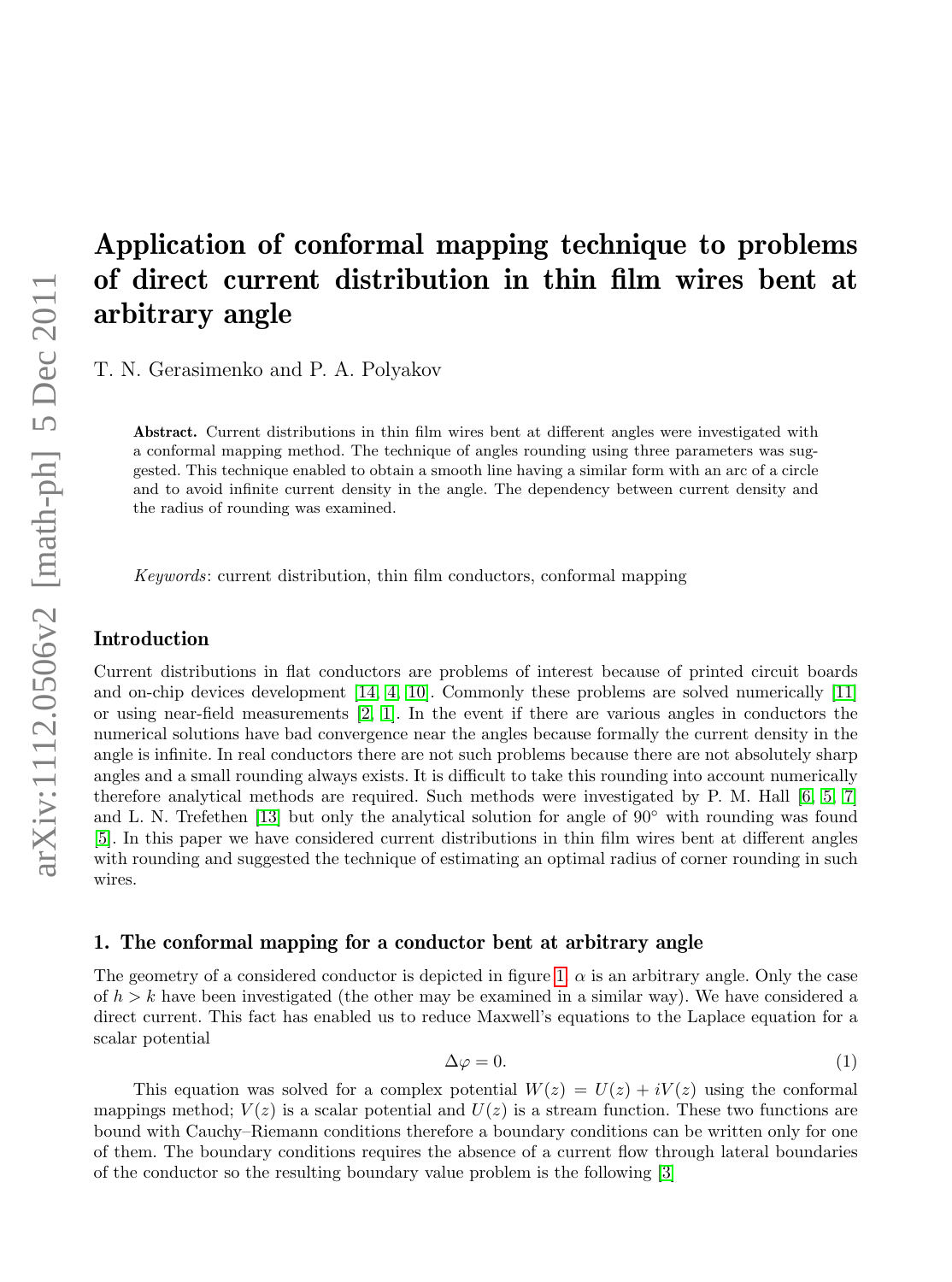

<span id="page-1-0"></span>FIGURE 1. The geometry of considered conductor.

$$
\begin{cases}\n\frac{\partial^2 W}{\partial x^2} + \frac{\partial^2 W}{\partial y^2} = 0\\ \nU(x, y)|_{(x, y) \in \Omega_1} = U_1 = \text{const} \\ \nU(x, y)|_{(x, y) \in \Omega_2} = U_2 = \text{const}\n\end{cases}
$$

 $\Omega_1$  and  $\Omega_2$  are the upper and lower boundaries of the conductor respectively.

To solve this problem we have obtained first the solution of Laplace equation in the upper complex half-plain with the boundary conditions corresponding a point charge at the origin. Than we have mapped this solution onto the considered domain.

The required mapping corresponds the Schwarz–Cristoffel transformation of the following type

<span id="page-1-1"></span>
$$
z = C \int \frac{1}{z_1} \left( \frac{z_1 - 1}{z_1 + a} \right)^{1 - \beta} dz_1
$$
 (2)

 $\beta = \alpha/\pi$ . Undefined constants C and a have been determined from the conditions of boundary conformity and having the following view

$$
a = \left(\frac{h}{k}\right)^{\frac{1}{1-\beta}}
$$

$$
C = \frac{h}{\pi} (\sin \alpha - i \cos \alpha)
$$

where h, k and  $\alpha$  are depicted in figure [1.](#page-1-0)

The expression [\(2\)](#page-1-1) is representable in terms of elementary functions if  $1 - \beta = P/Q$  where  $0 < P < Q$ ; P and Q are integers [\[8\]](#page-11-11). From a physical point of view this condition does not impose any restrictions on an angle because any irrational number can be approximated by the rational one with arbitrary high accuracy. Thus, [\(2\)](#page-1-1) can be reduced to

<span id="page-1-2"></span>
$$
z = -(1+a)QC \int \frac{t^{Q-1}}{t^P(t^Q+a)(t^Q-1)} dt
$$
\n(3)

where

$$
t = \left(\frac{z_1 + a}{z_1 - 1}\right)^{\frac{1}{Q}}.
$$

We have integrated the expression [\(3\)](#page-1-2) for the angles of  $60^{\circ}$ ,  $30^{\circ}$ ,  $120^{\circ}$  and obtained the following results: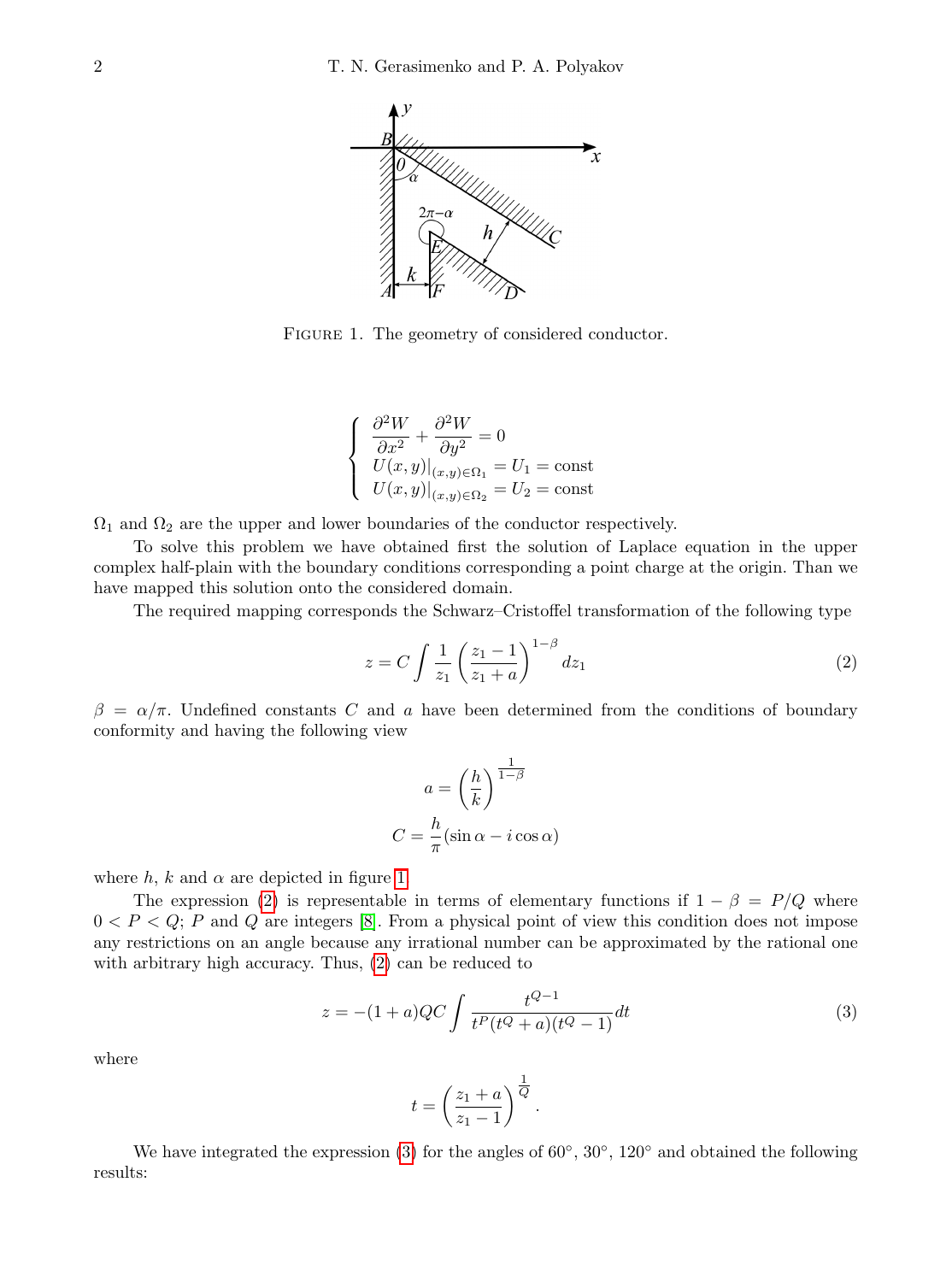

<span id="page-2-0"></span>FIGURE 2. Distribution of a current density for  $\alpha = 60^{\circ}$  and  $h/k = 2$ .

1.  $\alpha = 60^{\circ}$ :

$$
z = C \left\{ \frac{1}{b^2} \ln(t+b) - \frac{1}{2b^2} \ln(t^2 - bt + b^2) - \ln(t-1) + \frac{1}{2} \ln(t^2 + t + 1) + \frac{i\sqrt{3}}{2b^2} \ln\left(\frac{-2t + b - i\sqrt{3}b}{2t - b - i\sqrt{3}b}\right) + \frac{i\sqrt{3}}{2} \ln\left(\frac{-2t - 1 - i\sqrt{3}}{2t + 1 - i\sqrt{3}}\right) \right\} + C_1 \quad (4)
$$

where

<span id="page-2-1"></span>
$$
C = \frac{h}{2\pi}(\sqrt{3} - i)
$$

$$
C_1 = -\frac{h+k}{4} - i\frac{\sqrt{3}}{12}(7k - h)
$$

$$
t = \left(\frac{z_1 + b^3}{z_1 - 1}\right)^{\frac{1}{3}}
$$

$$
b = \sqrt{\frac{h}{k}}
$$

2.  $\alpha = 30^{\circ}$ :  $z = C$  $\int i$  $\frac{i}{b^5}\ln\left(\frac{t+ib}{-t+ib}\right)+$ √ 3  $\frac{\sqrt{3}}{2b^5} \ln \left( \frac{t^2 + \sqrt{3}}{t^2 - \sqrt{3}} \right)$  $\overline{3}bt+b^2$  $\frac{c}{t^2-\sqrt{2}}$  $\overline{3}bt+b^2$  $\setminus$  $+\frac{i}{2}$ √ 3  $\frac{\sqrt{3}}{2}\ln\left(\frac{2t+1+i}{-2t-1+i}\right)$ √ 3  $-2t-1+i$  $\frac{v}{v}$ 3  $\setminus$  $+\frac{i}{2}$ √ 3  $\frac{\sqrt{3}}{2}\ln\left(\frac{2t-1+i}{-2t+1+i}\right)$ √ 3  $-2t + 1 + i$  $\frac{v}{\sqrt{2}}$ 3  $\setminus$  $+\frac{i}{2}$  $\frac{i}{2b^5}\ln\Bigg(\frac{2t+}{-2t-}$ √  $3b + ib$  $-2t \frac{v}{\sqrt{2}}$  $\left(\frac{\bar{b}b + ib}{3b + ib}\right) + \frac{i}{2b}$  $\frac{i}{2b^5}\ln\Bigg(\frac{2t-}{-2t-}$ √  $3b + ib$  $-2t +$  $\frac{v}{\sqrt{2}}$  $\left(\frac{\overline{3}b + ib}{3b + ib}\right)$  $+\ln\left(\frac{t+1}{t-1}\right)$  $t-1$  $+ \frac{1}{2}$  $\frac{1}{2} \ln \left( \frac{t^2 + t + 1}{t^2 - t + 1} \right)$  $\left\{\frac{t^2+t+1}{t^2-t+1}\right\}$  +  $C_1$  (5)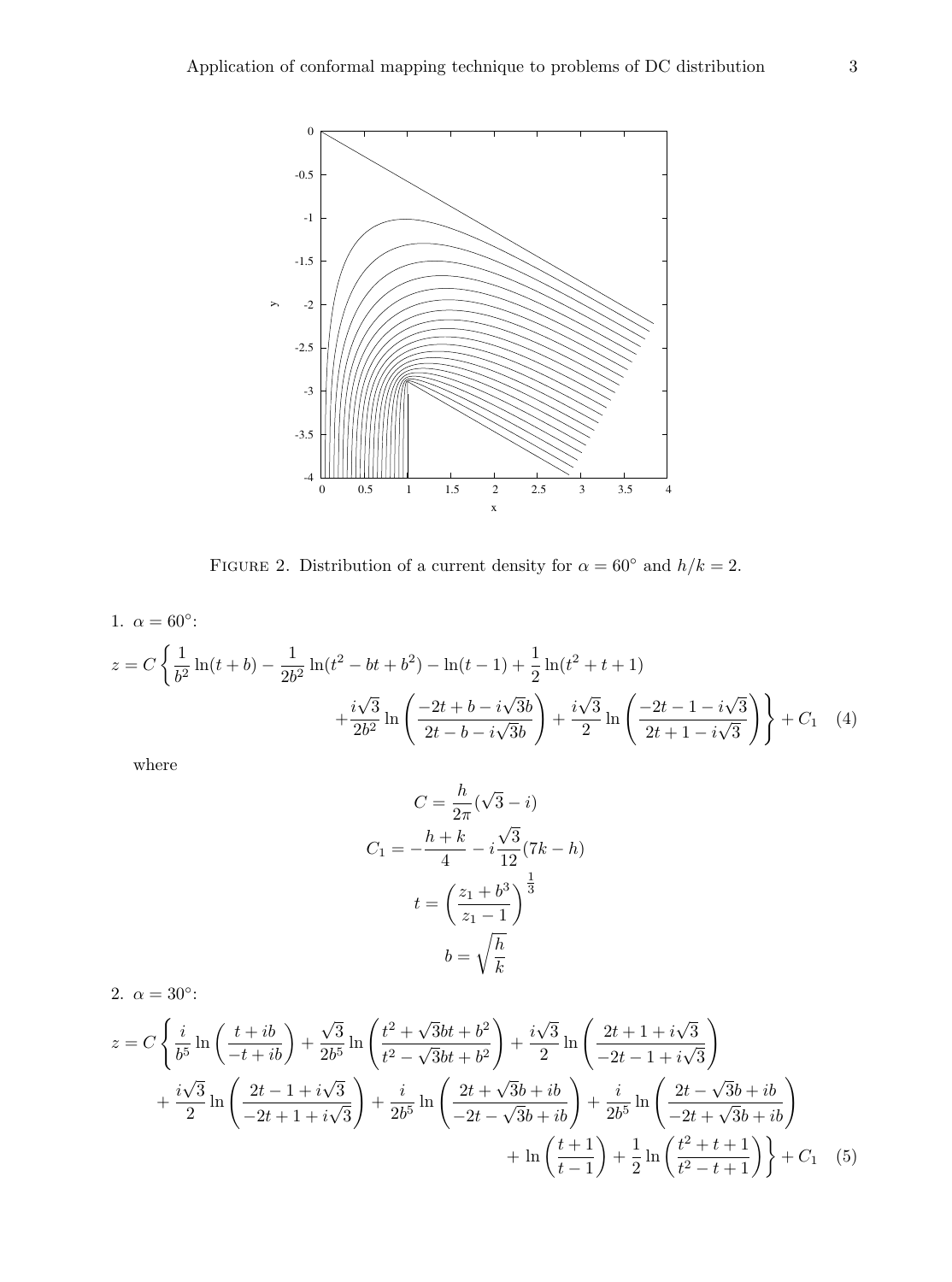

<span id="page-3-1"></span>FIGURE 3. Distribution of a current density for  $\alpha = 30^{\circ}$  and  $h/k = 2$ .

where

$$
C = \frac{h}{2\pi} (1 - i\sqrt{3})
$$
  
\n
$$
C_1 = k - h\frac{\sqrt{3}}{2} - i\left(\frac{h}{2} + k\sqrt{3}\right)
$$
  
\n
$$
t = \left(\frac{z_1 + b^6}{z_1 - 1}\right)^{\frac{1}{6}}
$$
  
\n
$$
b = \left(\frac{h}{k}\right)^{\frac{1}{5}}
$$

3.  $\alpha = 120^{\circ}$ :

$$
z = C \left\{ -\frac{1}{b} \ln(t+b) + \frac{1}{2b} \ln(t^2 - bt + b^2) - \ln(t-1) + \frac{1}{2} \ln(t^2 + t + 1) -\frac{i\sqrt{3}}{2b} \ln\left(\frac{2t - b - i\sqrt{3}b}{-2t + b - i\sqrt{3}b}\right) + \frac{i\sqrt{3}}{2} \ln\left(\frac{2t + 1 - i\sqrt{3}}{-2t - 1 - i\sqrt{3}}\right) \right\} + C_1 \quad (6)
$$

where

<span id="page-3-0"></span>
$$
C = \frac{h}{2\pi}(\sqrt{3} + i)
$$

$$
C_1 = \frac{h - k}{4} + i\frac{\sqrt{3}}{12}(7k + h)
$$

$$
t = \left(\frac{z_1 + b^3}{z_1 - 1}\right)^{\frac{1}{3}}
$$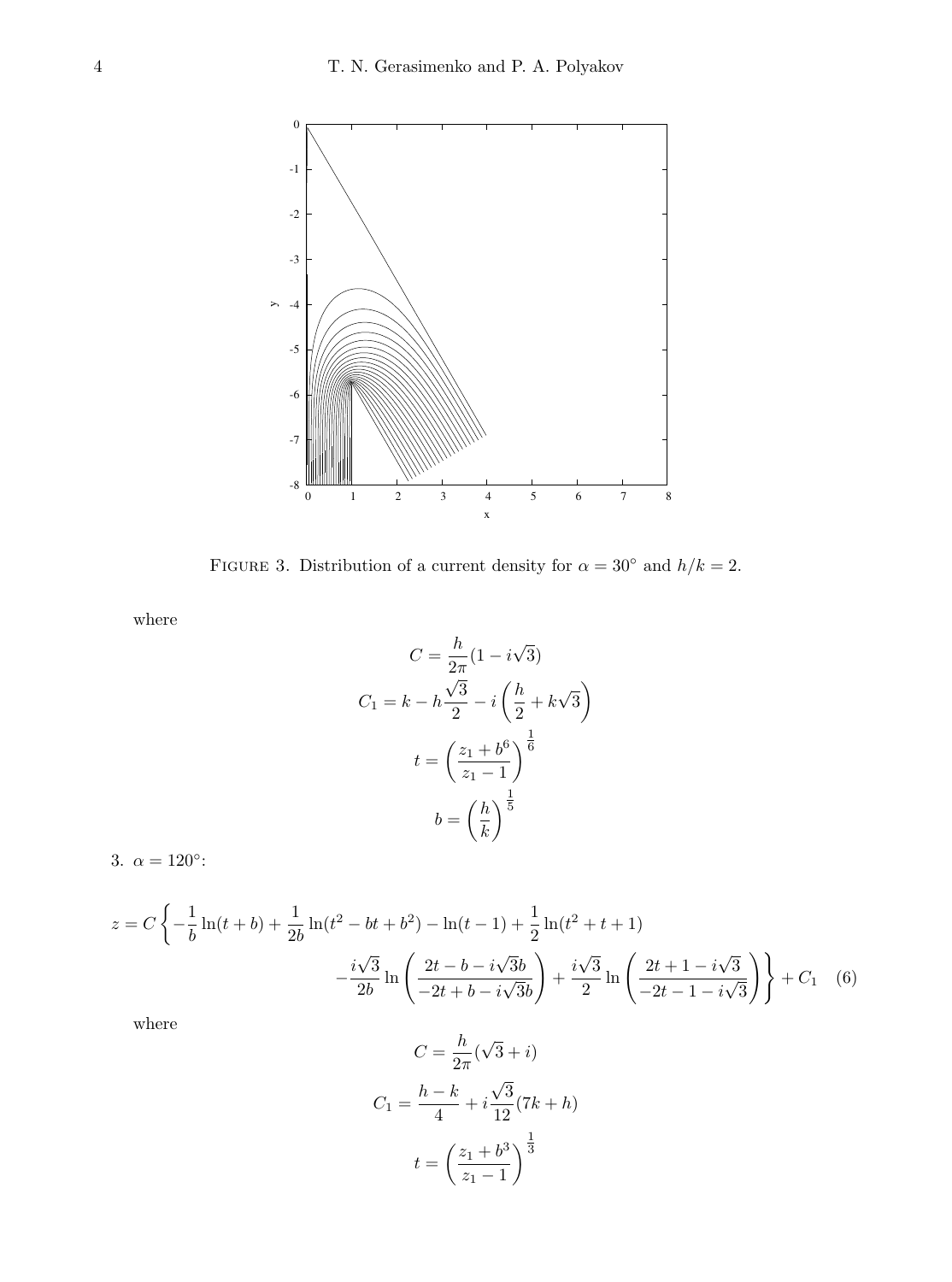

<span id="page-4-0"></span>FIGURE 4. Distribution of a current density for  $\alpha = 120^{\circ}$  and  $h/k = 1.5$ .

$$
b=\frac{h}{k}.
$$

The lines of current calculated for these angles are shown in figures  $2 - 4$ .

The current strength J applied to the conductor supposed to be specified. The current distribution for  $y \to -\infty$  (fig. [2](#page-2-0)[–4\)](#page-4-0) is uniform therefore one can assume that current density at an infinite distance is  $j_{-\infty} = J/k$ . On the other hand, current density is proportional to the amplitude of complex potential  $W(z_1)$  derivative [\[12\]](#page-11-12):

$$
j(z) = A' \left| \frac{\partial W(z_1(z))}{\partial z} \right|.
$$

The complex potential of a point charge placed at the origin  $W(z_1) \sim \ln(z_1)$  [\[12\]](#page-11-12) therefore one can obtain the expression for the current density in terms of the implicit function  $z_1(z)$ 

<span id="page-4-1"></span>
$$
j(z) = A' \left| \frac{\partial W(z_1)}{\partial z_1} \frac{dz_1}{dz} \right| = A \left| \frac{1}{C} \left( \frac{z_1(z) + a}{z_1(z) - 1} \right)^{1 - \beta} \right| \tag{7}
$$

where  $A'$  and  $A$  are proportionality factors.

 $y \to -\infty$  and  $x = \text{const}$  correspond to value  $z_1 = r_1 e^{\theta_1}|_{r_1 \to 0, \theta_1 \in [0, \pi]}$ . The substitution of these values into [\(7\)](#page-4-1) gives

<span id="page-4-3"></span>
$$
j_{-\infty} = A \left| \frac{\pi}{h} ib \right| = A \frac{\pi}{k}
$$
 (8)

whence it follows that

$$
A = \frac{J}{\pi}.
$$

Finally, the distribution of current density is the following

<span id="page-4-2"></span>
$$
j(z) = \frac{J}{\pi} \left| \frac{1}{C} \left( \frac{z_1(z) + a}{z_1(z) - 1} \right)^{1 - \beta} \right|.
$$
 (9)

The dependency  $z_1(z)$  is given by the expression [\(3\)](#page-1-2) (or [\(4\)](#page-2-1) - [\(6\)](#page-3-0)) in implicit form and can be calculated numerically. The dependency between current density and the distance from the point B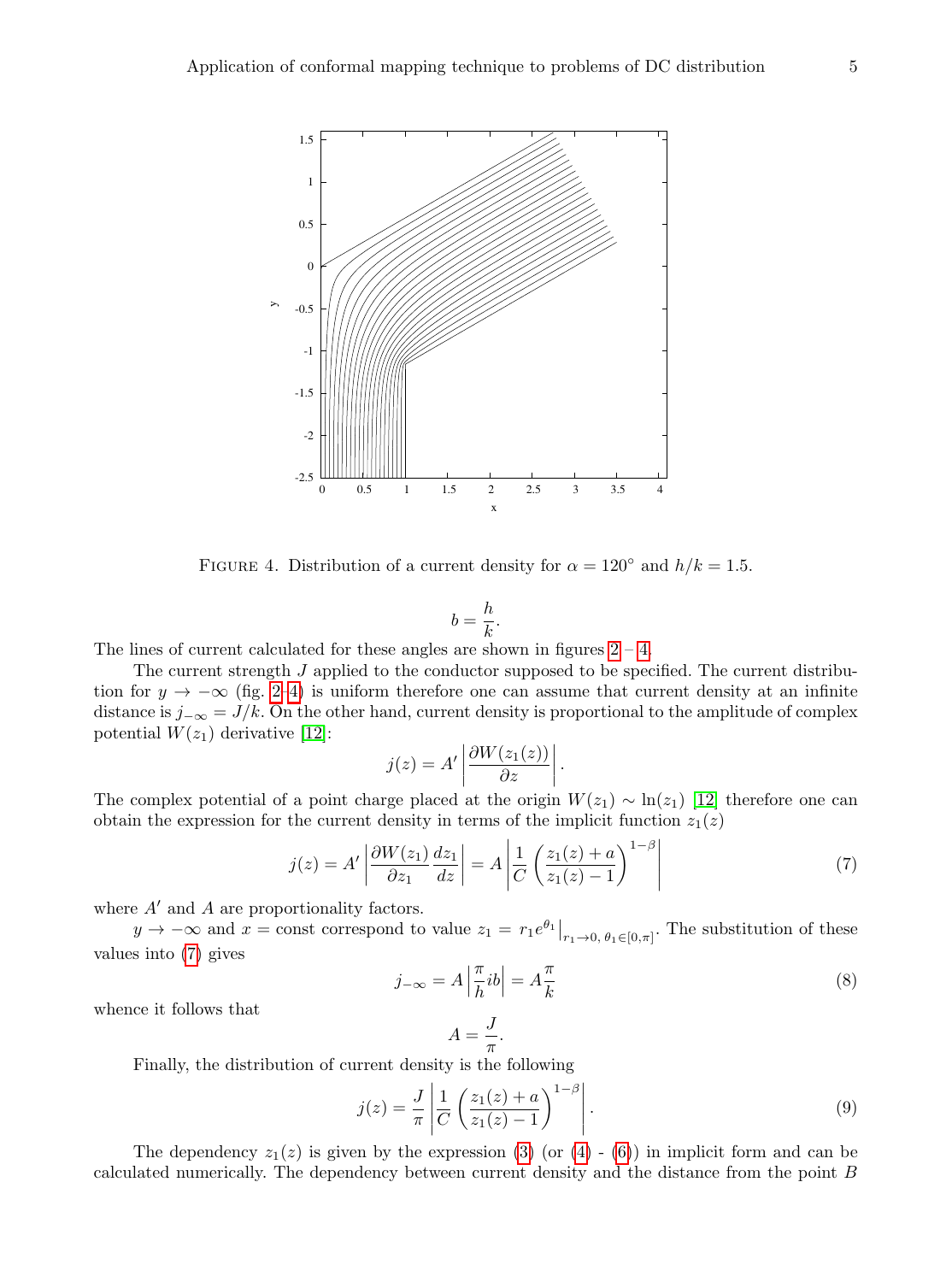

<span id="page-5-0"></span>Figure 5. The dependency between scaled current density and scaled distance from the point B along the line BE (fig. [1\)](#page-1-0) for the angles of  $30^{\circ}$ ,  $60^{\circ}$  and  $120^{\circ}$ . l is the length of BE.



<span id="page-5-1"></span>FIGURE 6. The points conformity for a conductor with the rounded angle.

along the line  $BE$  (fig. [1\)](#page-1-0) is depicted in figure [5.](#page-5-0) The scaling is used in order to compare distributions for different angles.

The point E of the complex plane z corresponds  $z_1 = 1 + i \cdot 0$  (fig. [1\)](#page-1-0). With relation to [\(9\)](#page-4-2) one can see that the current density in the angle is infinite. This result is nonphysical because in real wires there aren't absolutely sharp angles.

# 2. Current distributions in wires with rounded angles

To take the rounding into account we have used a technique similar to the one considered in [\[9\]](#page-11-13) but we have used three new parameters instead of two. It was done in order to obtain smooths curve that looks like an arc of a circle.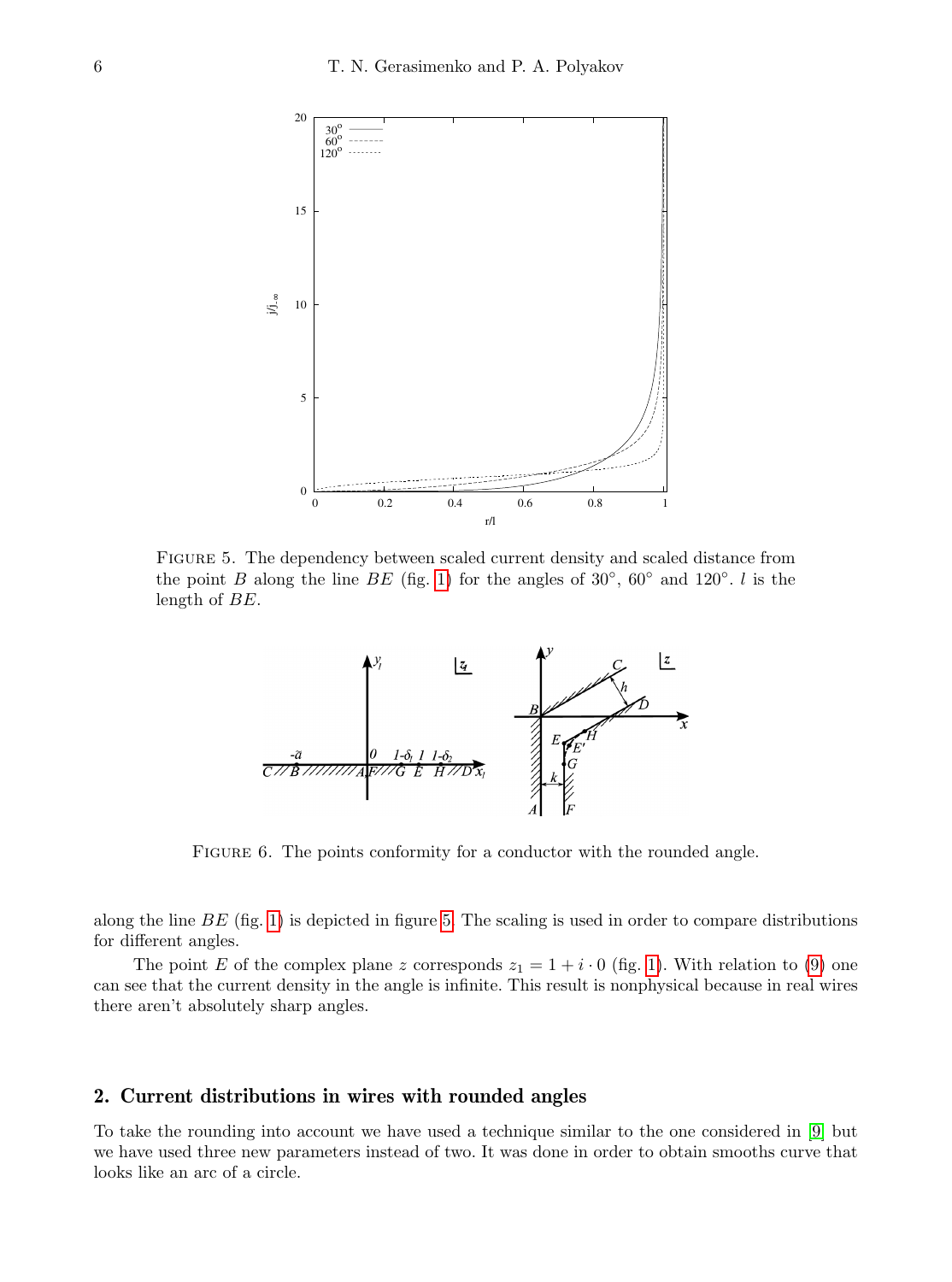We have modified the expression [\(2\)](#page-1-1) in the following way

$$
z_R = \tilde{C} \int \frac{1}{z_1} \left( \frac{z_1 - 1}{z_1 + \tilde{a}} \right)^{1 - \beta} dz_1 + \tilde{C} \gamma \int \frac{1}{z_1} \left( \frac{z_1 - 1 + \delta_1}{z_1 + \tilde{a}} \right)^{1 - \beta} dz_1 + \tilde{C} \gamma \int \frac{1}{z_1} \left( \frac{z_1 - 1 - \delta_2}{z_1 + \tilde{a}} \right)^{1 - \beta} dz_1 \tag{10}
$$

where constants  $\delta_1$ ,  $\delta_2$  and  $\gamma$  define the radius of rounding (fig. [6\)](#page-5-1).

Constants  $\tilde{a}$  and  $\tilde{C}$  were defined in a similar way to the non-rounded case from the conditions of boundary conformity

$$
\tilde{C} = \frac{h}{\pi (1 + 2\gamma)} (\sin \alpha - i \cos \alpha)
$$

$$
\tilde{a} = \left(\frac{h}{k}\right)^{\frac{1}{1-\beta}} \left\{ \frac{1 + \gamma (1 - \delta_1)^{1-\beta} + \gamma (1 - \delta_2)^{1-\beta}}{1 + 2\gamma} \right\}^{\frac{1}{1-\beta}}.
$$

To calculate the expression [\(10\)](#page-6-0) we have supposed again that  $1 - \beta = P/Q$  and denoted

<span id="page-6-0"></span>
$$
z_R = I(1) + \gamma I(1 - \delta_1) + \gamma I(1 + \delta_2)
$$

where

$$
I(m) \equiv \tilde{C} \int \frac{1}{z_1} \left( \frac{z_1 - m}{z_1 + \tilde{a}} \right)^{\frac{P}{Q}} dz_1.
$$

Changing variables

$$
t_m = \left(\frac{z_1 + \tilde{a}}{z_1 - m}\right)^{\frac{1}{Q}}
$$

$$
b_m = \left(\frac{\tilde{a}}{m}\right)^{\frac{1}{Q}}
$$

we have led  $I(m)$  to the rational integral

$$
I(m) = -(1 + b_m^Q)Q\tilde{C} \int \frac{t_m^{Q-1}}{t_m^P(t_m^Q + b_m^Q)(t_m^Q - 1)} dt.
$$
 (11)

The obtained expression is formally equivalent to [\(3\)](#page-1-2) therefore previously calculated expressions  $(4) - (6)$  $(4) - (6)$  $(4) - (6)$  have been used to find the result.

To determine the dependency between the radius of corner rounding  $\rho$  and parameters  $\delta_1$ ,  $\delta_2$ and  $\gamma$  we have assumed that the rounding curve is an arc of a circle (fig. [7\)](#page-7-0). This assumption is correct for  $\rho \ll h, k$ . The placement of the point E corresponds to  $z(1)$  and the placement of the point E' corresponds to  $z_R(1)$ . The lengths  $\Delta x$  and  $\Delta y$  were expressed through the radius  $\rho$  using simple geometric considerations

$$
\Delta x = \text{Re}[z_R(1)] - x_E \cong \rho \left(1 - \sin \frac{\alpha}{2}\right) \tag{12}
$$

$$
\Delta y = y_E - \text{Im}[z_R(1)] \cong \rho \left(1 - \sin \frac{\alpha}{2}\right) \cot \frac{\alpha}{2}.\tag{13}
$$

The equivalence is inaccurate because the real curve isn't an arc of a circle. The coordinates of the point  $E$  are the following

<span id="page-6-2"></span><span id="page-6-1"></span>
$$
x_E = k \tag{14}
$$

$$
y_E = -\frac{h + k\cos\alpha}{\sin\alpha}.\tag{15}
$$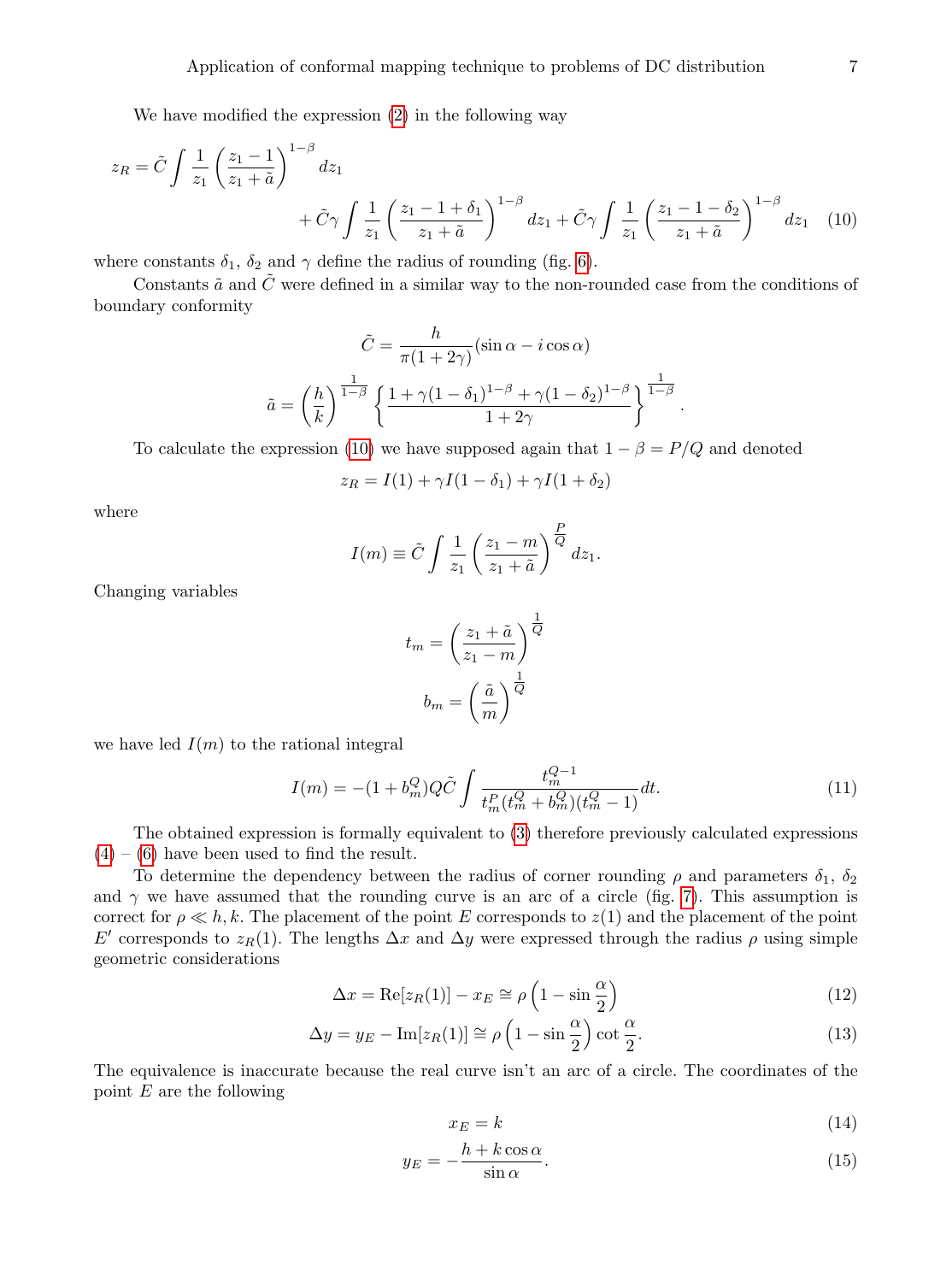

<span id="page-7-0"></span>FIGURE 7. Schematic diagram of a rounded angle.

The formulas  $(12) - (15)$  $(12) - (15)$  $(12) - (15)$  give two equations for three parameters. To obtain the third equation we have imposed the condition  $GE = EH$  (fig. [6\)](#page-5-1). Finally, the system of equation for parameters  $\delta_1$ ,  $\delta_2$  and  $\gamma$  has been obtained

<span id="page-7-1"></span>
$$
\begin{cases}\n\operatorname{Re}[z_R(1)] \cong k + \rho \left(1 - \sin \frac{\alpha}{2}\right) \\
\operatorname{Im}[z_R(1)] \cong -\frac{h + k \cos \alpha}{\sin \alpha} - \rho \left(1 - \sin \frac{\alpha}{2}\right) \cot \frac{\alpha}{2} \\
|z_R(1) - z_R(1 - \delta_1)|^2 = |z_R(1) - z_R(1 + \delta_2)|^2.\n\end{cases}
$$
\n(16)

The expression for current density for such mapping is defined in a similar way to [\(9\)](#page-4-2) and has the following view

$$
j(z_R) = \left| \frac{1}{C} \frac{[z_1 + a]^{1-\beta}}{[z_1 - 1]^{1-\beta} + \gamma [z_1 - 1 + \delta_1]^{1-\beta} + \gamma [z_1 - 1 - \delta_2]^{1-\beta}} \right|
$$

where  $z_1 = z_1(z_R)$ .

The system [\(16\)](#page-7-1) was solved numerically for angles of 120<sup>°</sup>, 60<sup>°</sup> and 30<sup>°</sup>. It was determined that the solution of it exists only for the point  $E'$  placed sufficiently close to the point E. That imposes the restriction on the value of  $\rho$  for every given angle. For instance, acceptable radii for the angle of  $120^\circ$  should be less than 0.8k for the considered case. For the angle of 30 $^\circ$  the maximal radius is just  $0.012k$ . Probably, bigger radii should be obtained using some other techniques. More detail approach to this problem is the object of further investigation.

The dependencies between the density of current at the point E' normalised to  $j_{-\infty}$  [\(8\)](#page-4-3) and the radius  $\rho$  of angle's rounding normalized to the value of k are shown in figures [8,](#page-8-0) [3](#page-3-1) and [12.](#page-10-0)

The current distributions in the conductors with the rounded angles are presented in figures [9,](#page-8-1) [11](#page-9-0) and [13.](#page-10-1)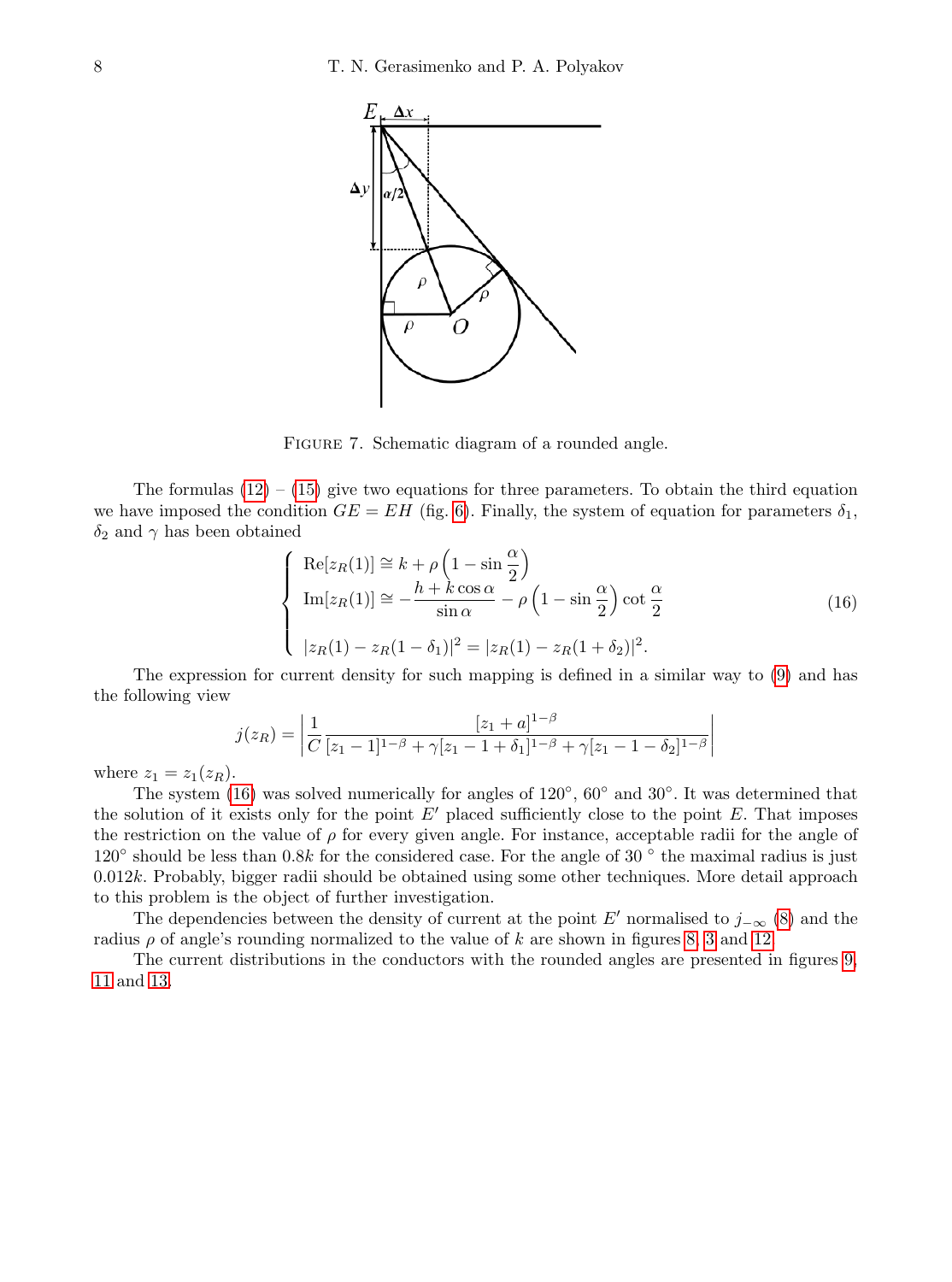

FIGURE 8. Dependency between the density of current at the point  $E'$  and the rounding radius  $\rho$  for the angle of 60°.

<span id="page-8-0"></span>

<span id="page-8-1"></span>FIGURE 9. Distribution of current in the conductor with the rounded angle of  $60°$ and  $h/k = 2$ . The rounding radius  $\rho = 0.02k$ .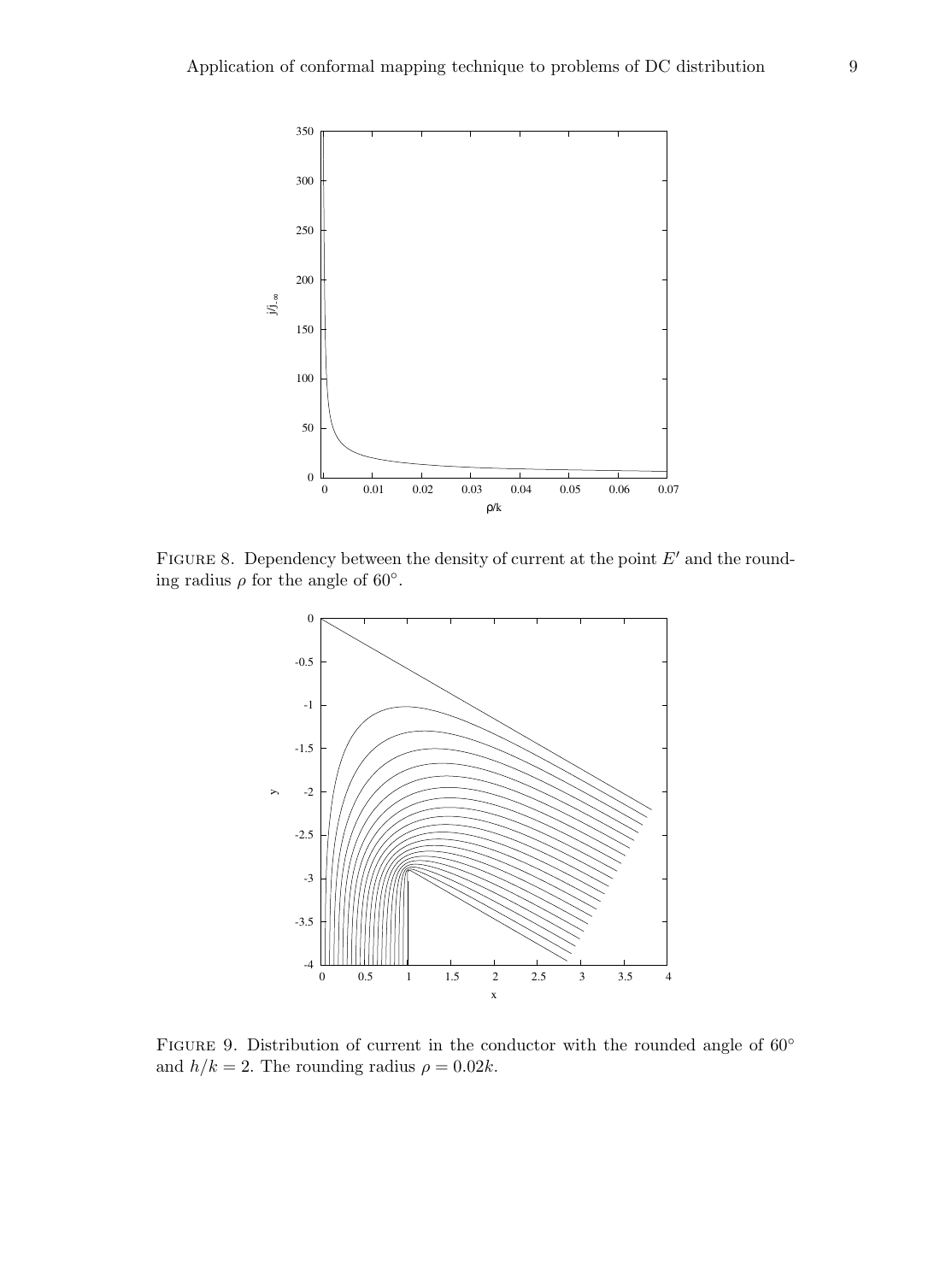

FIGURE 10. Dependency between the density of current at the point  $E'$  and the rounding radius  $\rho$  for the angle of 30°.



<span id="page-9-0"></span>FIGURE 11. Distribution of current in the conductor with the rounded angle of 30° and  $h/k = 2$ . The rounding radius  $\rho = 0.011k$ .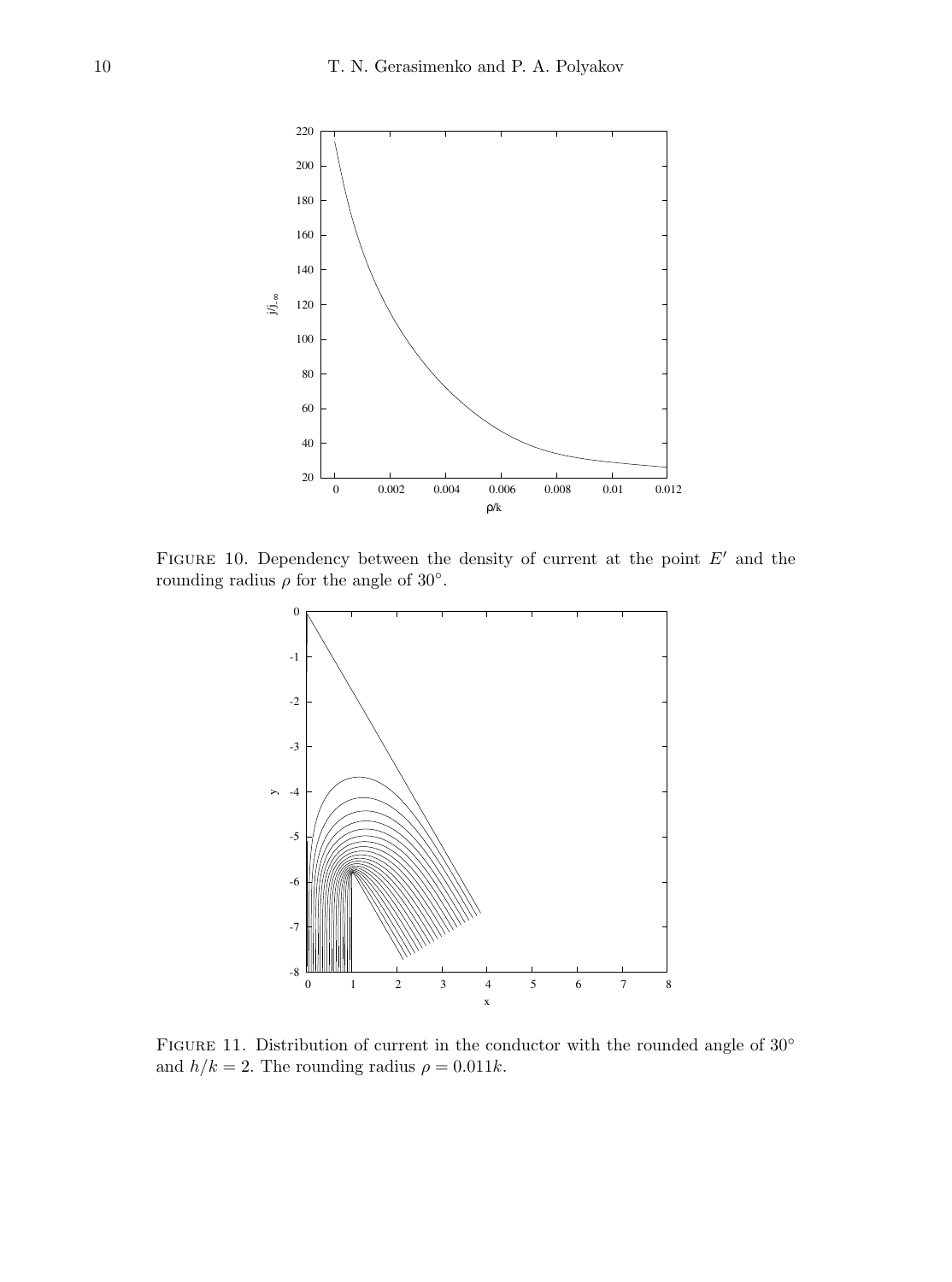

FIGURE 12. Dependency between the density of current at the point  $E'$  and the rounding radius  $\rho$  for the angle of 120°.

<span id="page-10-0"></span>

<span id="page-10-1"></span>FIGURE 13. Distribution of current in the conductor with the rounded angle of 120<sup>°</sup> and  $h/k = 1.5$ . The rounding radius  $\rho = 0.1k$ .